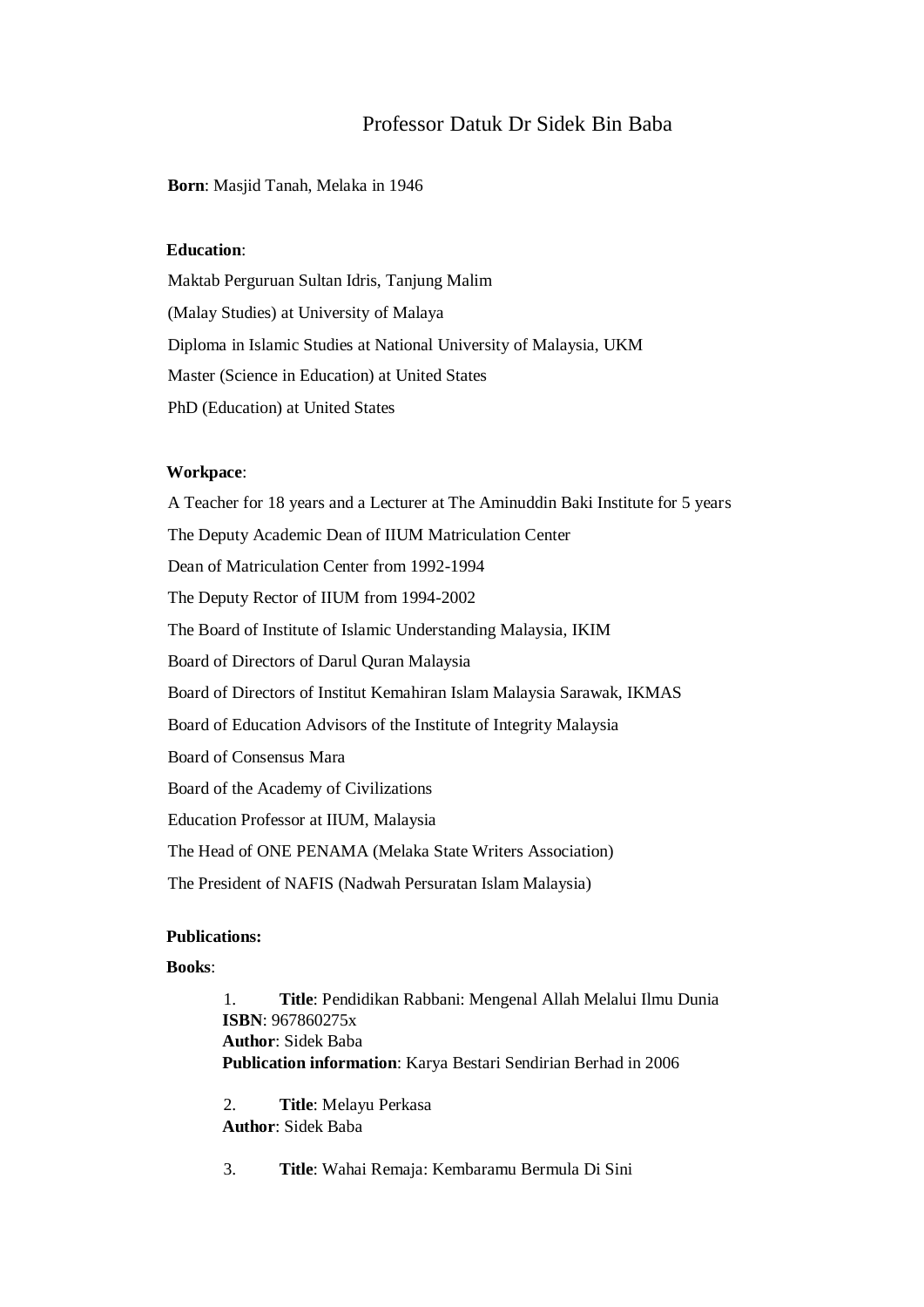**Author**: Sidek Baba

4. **Title**: Acuan Minda **Author**: Sidek Baba

5. **Title**: Remaja Islam: Kembali Pada Pemikiran Al-Quran & Sunnah **ISBN**: 978983245361 **Author**: Sidek Baba **Publication information**: Alaf 21, Shah Alam , Selangor

## **Articles:**

1. **Title**: A Quranic Methodology for Integrating Knowledge and Education: Implications for Malaysia's Islamic Education Strategy **Detail of Journal**: American Journal of Islamic Social Sciences vol 32, no 2, pages 1 **Author**: Sidek Bin Baba, Mohamad Johdi Salleh, Tareq M. Zayed and Ridwan Harris **Publisher**: International Institute of Islamic Thought

2. **Title**: Knowledge of Shariah and Knowledge to Manage 'Self' and 'System': Integration of Islamic Epistemology with the Knowledge and Education **Detail of Journal**: Journal of Islamic Legal Studies Vol 1, No 1 **Author:** Sidek Baba and Tareq M Zayed

3. **Title**: Al-Ghazali's Parenting Skills Attributes Model **Details of Journal**: Jurnal Hadhari, Vol 8, No 1 **Author**: Jamiah Manap and Sidek Baba

4. **Title**: The Needs for Eclectic Model in Higher Islamic Education Response to Globalization **Detail of Journal**: IKIM Journal of Islam and the Contemporary World, Vol 1, No 2 **Author**: Sidek Baba

5. **Title**: Spiritual Development in Moral, Civic and Citizenship Education **Detail of Journal**: Journal of Creative Writing, Vol 1, No 1 **Author**: Sidek Baba

# **Citation**:

1. **Title**: The Integrated Approach in Malaysian Education: The International Islamic University Malaysia as the Model **Author**: Sidek Baba **Publisher**: Jurnal Pendidikan Islam in 2004

2. **Title**: Jalur Berfikir Reamaja Islam **Author**: Sidek Baba **Publisher**: IIUM Press, Kuala Lumpur